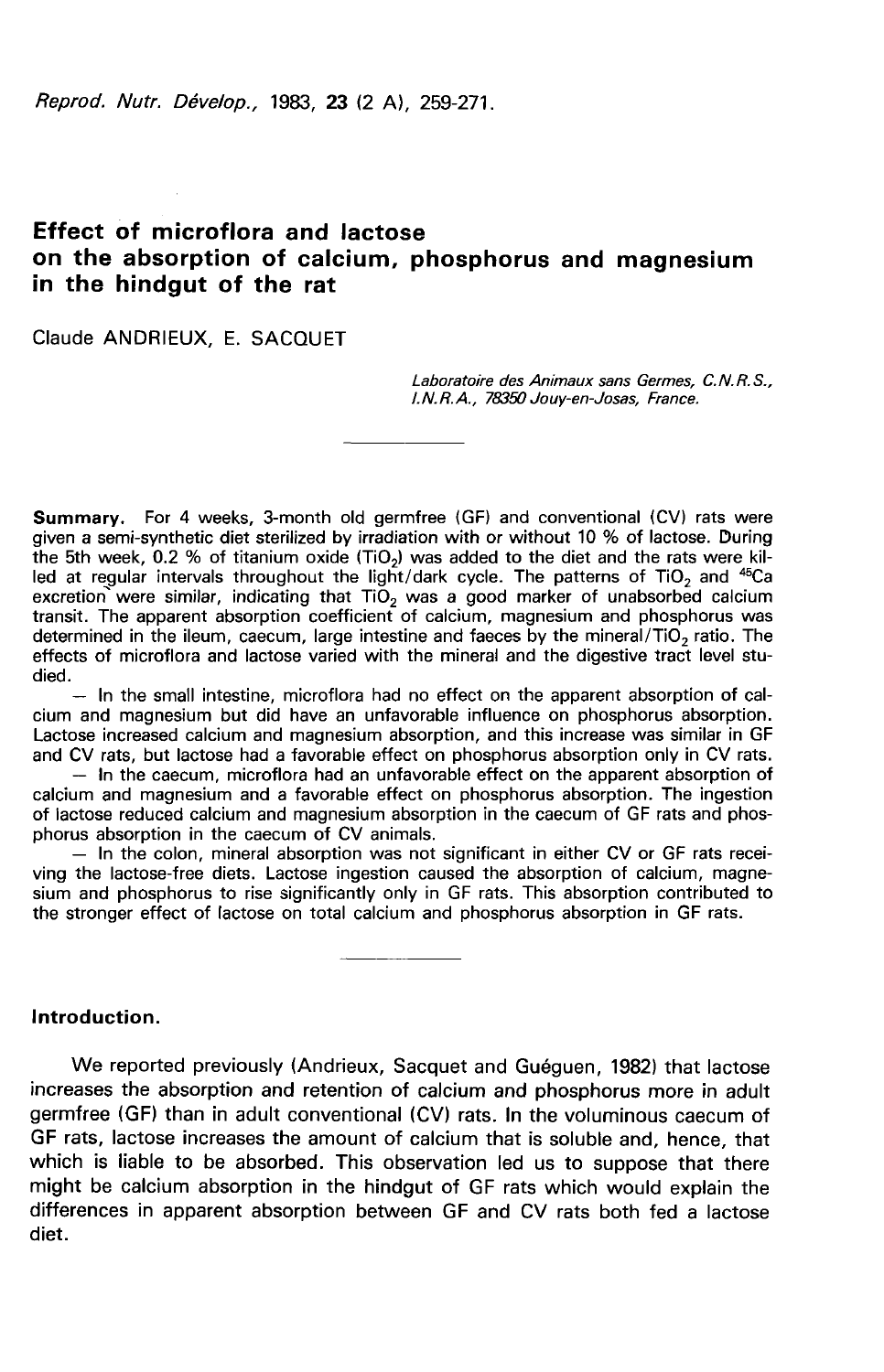#### C. ANDRIEUX. E. SACOUET

The present paper reports a study of the apparent absorption coefficient of calcium, magnesium and phosphorus in the ileum, caecum, colon and faeces of GF and CV rats. We used titanium oxide  $(TiO<sub>2</sub>)$ , an unabsorbable marker (Fournier, 1950), and first gave it in the diet long enough to establish an equilibrium between its ingestion and faecal excretion. Apparent absorption of the minerals was determined by measuring the mineral/marker ratio throughout the light/dark cycle. This paper assesses the value of the method and the results obtained.

## Material and methods.

Animals and diet.  $-$  We used GF and CV rats of Fischer strain 344 that had been fed a commercial diet. At 3 months of age, they were fed a semi-synthetic diet with 10 % of lactose (L) or without (LO) (table 11. At 15 weeks, they were put into metabolism crates and at 16 weeks were fed the L or LO diet to which we had added 0.2 % of TiO<sub>2</sub>. The diets, sterilized by gamma irradiation at 40 kilo-Gray in vacuum-sealed plastic bags, were given ad libitum in the form of a paste containing 60 % of water.

## Method used for measuring apparent absorption.

Rationale.  $-$  The method we used to measure apparent absorption of minerals was derived from a classical method for studying net nutriment utilization (Kotb and Luckey, 1972) which consists in incorporating a transit marker for a long enough time so that marker excretion equals marker ingestion. Apparent absorption is then determined by comparing nutriment/dietary transit marker ratios in the faeces and at different levels of the digestive tract.

This method was used in 1967 by Ali and Evans to study the effect of lactose on the apparent absorption of calcium. In their experiment, the rats were all killed at the same time of day. Therefore, the results were only valid if the rate of marker and of mineral transit was the same and if apparent absorption remained constant during the light/dark cycle.

med constant during the light/dark cycle.<br>
To fulfill these two conditions, we studied the effectiveness of TiO<sub>2</sub><br>
as a calcium marker on the one hand and changes in the ratio R =  $\frac{\text{mineral}}{\text{TiO}_2}$  over a<br>
24-hour perio  $\mathsf{U}$ 24-hour period (entire cycle of dietary rhythm) on the other.

| د ا<br>o. |  |  |
|-----------|--|--|
|-----------|--|--|

#### Diet composition (%)

| Maize starch<br>Casein             | 58<br>20.5 |
|------------------------------------|------------|
| Maize oil                          | 9          |
| Cellulose                          | 5          |
| * Mineral mixture                  | 4.5        |
| Additional vitamins and aminoacids | 3          |
|                                    |            |

The complete diet contained the following mean amounts of minerals (in mg/g drymatter) :  $Ca: 7.4, P: 6.7, Mg: 0.64.$ 

\* In Andrieux, Sacquet and Guéguen, 1982.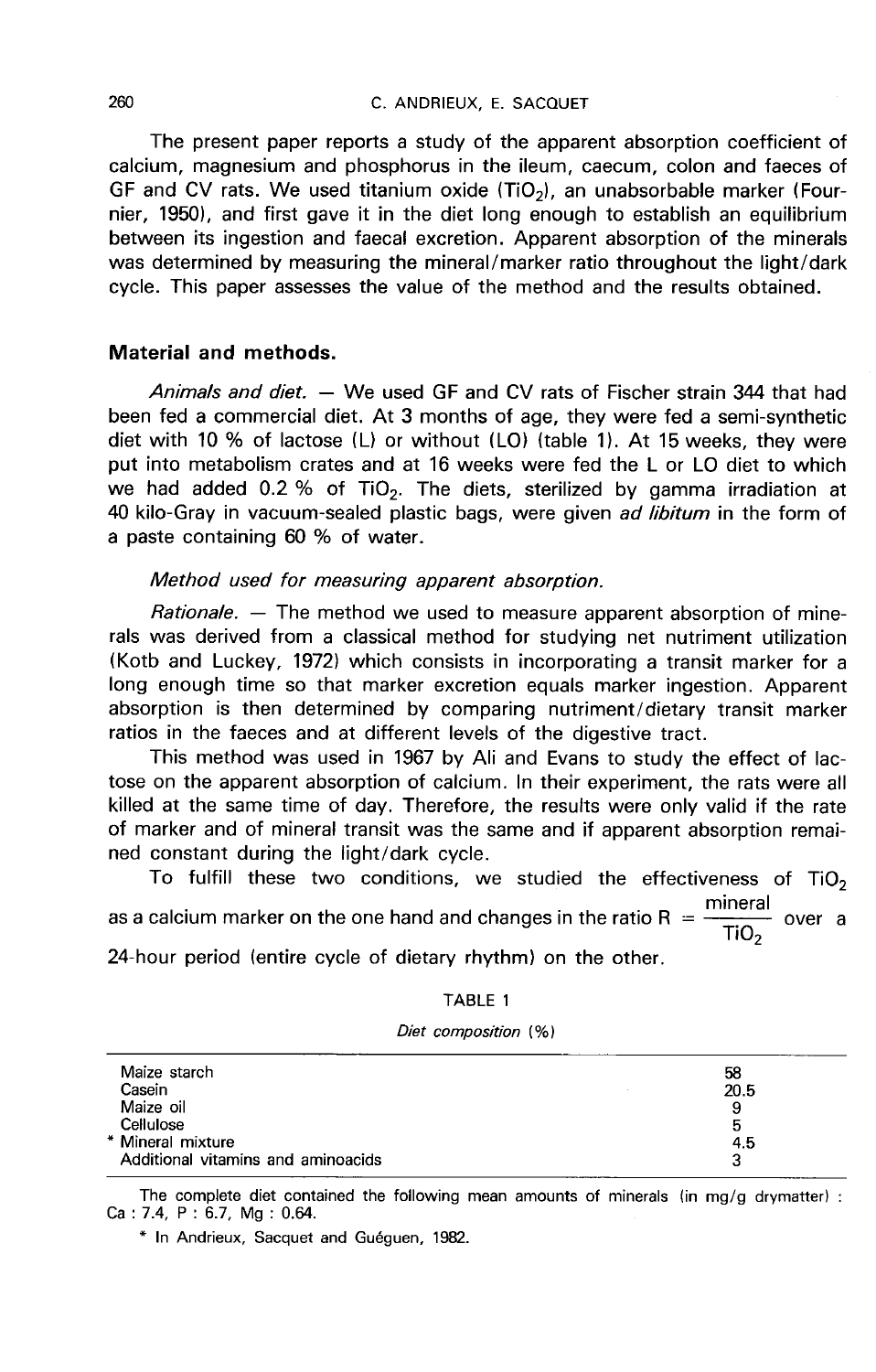Finally, because it was impossible to determine if variations in R were due to variations in apparent absorption, to differences in transit rate between marker and mineral or to chance, we computed the arithmetic mean of all the R values found and their standard deviation. This mean  $(\overline{R})$  was used to compute mean apparent absorption  $(\overline{A})$  at different levels of the digestive tract (ileum, caecum, colon) for 24 h. Thus, mean apparent absorption  $(\overline{A})$  from ingestion to a level N of the digestive tract was expressed in % of ingested matter 1.

$$
\bar{A} \text{ (intake - level N)} = \left(1 - \frac{\bar{R} \text{ level N}}{\bar{R} \text{ diet}}\right) \times 100
$$

The results, expressed as the mean  $\pm$  SD, were analyzed by the method of Newman and Keuls, modified by Duncan (1955).

Marker effectiveness was checked in experiments 1, 2 and 3. Apparent absorption at different digestive tract sites was measured in the various lots in experiment 4.

Experiment 1. - On one night, 4 GF and 4 CV rats received diet L or LO containing 0.2 % of TiO<sub>2</sub> and 0.005  $\mu$ Ci of <sup>45</sup>Ca/g of diet. Daily TiO<sub>2</sub> and <sup>45</sup>Ca excretions were measured in the faeces for 10 consecutive days.

Experiment 2. – At 4 p.m., 1 GF rat was fed 40 mg of TiO<sub>2</sub> and 0.25  $\mu$ Ci of <sup>45</sup>Ca Experiment 2.  $-$  At 4 p.m., 1 GF rat was fed 40 mg of TiO<sub>2</sub> and 0.25  $\mu$ Ci of <sup>45</sup>Ca in 2 g of diet L and 1 GF rat was fed 40 mg of TiO<sub>2</sub> and 0.25  $\mu$ Ci of <sup>45</sup>Ca in 2 g of diet L and 1 GF rat was fed 40 mg of TiO<sub>2</sub> of diet LO. Since the rats had been trained previously, they ingested the diets in ratio was measured in the faeces. 10 min and were then given aeces for 10 consecutive days.<br>
I GF rat was fed 40 mg of TiO<sub>2</sub> and 0.25  $\mu$ Ci of <sup>45</sup>Ca was fed 40 mg of TiO<sub>2</sub> and 0.25  $\mu$ Ci of <sup>45</sup>Ca in 2 g<br>
d been trained previously, they ingested the diets in<br>
the diets without

Experiment 3. – For 7 days, 2 CV rats were given diet L containing 0.2 % of<br>TiO<sub>2</sub>. During this time we measured daily TiO<sub>2</sub> excretion. On day 7, we measured<br>the amounts of TiO<sub>2</sub>, calcium, magnesium, phosphorus and othe  $TiO<sub>2</sub>$ . During this time we measured daily  $TiO<sub>2</sub>$  excretion. On day 7, we measured the amounts of TiO<sub>2</sub>, calcium, magnesium, phosphorus and other minerals in each faecal pellet excreted during the light/dark cycle.

Experiment 4.  $-$  For 7 days, 32 GF and 32 CV rats were given either diet L or Experiment 4.  $-$  For 7 days, 32 GF and 32 CV rats were given either diet L or LO containing 0.2 % of TiO<sub>2</sub>. During this time, we measured daily TiO<sub>2</sub> excre-<br>tion. On day 7, we measured the amounts of TiO<sub>1</sub>, calcium, m Experiment 4.  $-$  1617 days, 52 Gr and 52 CV rats were given entier diet E of<br>LO containing 0.2 % of TiO<sub>2</sub>. During this time, we measured daily TiO<sub>2</sub> excre-<br>tion. On day 7, we measured the amounts of TiO<sub>2</sub>, calcium, ma phosphorus ingested and excreted. On the 8th day, 16 rats of each lot (CVLO, CVL, GFLO, GFL) were killed in pairs every 3 h for 24 h. We sampled the last 10 cm of the small intestine, caecum and colon. The digestive contents and faeces of day 7 were homogenized and oven-dried. The  $TiO<sub>2</sub>$  and minerals were determined from the ash obtained.

Analytical methods.  $-$  The TiO<sub>2</sub> insoluble in strong acids and bases, was easily separated from the calcium and the other minerals after the samples had been ashed as follows. 100 to 200 mg of dry matter were ashed at 550 °C for easily separated from the calcium and the other minerals after the samples had<br>been ashed as follows. 100 to 200 mg of dry matter were ashed at 550 °C for<br>16 h. This ash was re-dissolved in 10 % hot HNO<sub>3</sub> and the insolub separated from the other minerals by centrifugation at 35 000  $\times$  g for 10 min. All the minerals, except P, were assayed in the supernatant by atomic absorption spectrometry (apparatus IL151). Phosphorus was assayed by Misson's reaction.<br>The TiO<sub>2</sub> was mixed in potassium sulfate acid and dissolved at 100 °C in<br>H.S.O.2N. The addition of H.O. coused a staining reaction proportional separated from the other minerals by centrifugation at 35 000  $\times$  g for 10 min. All<br>the minerals, except P, were assayed in the supernatant by atomic absorption<br>spectrometry (apparatus IL151). Phosphorus was assayed by M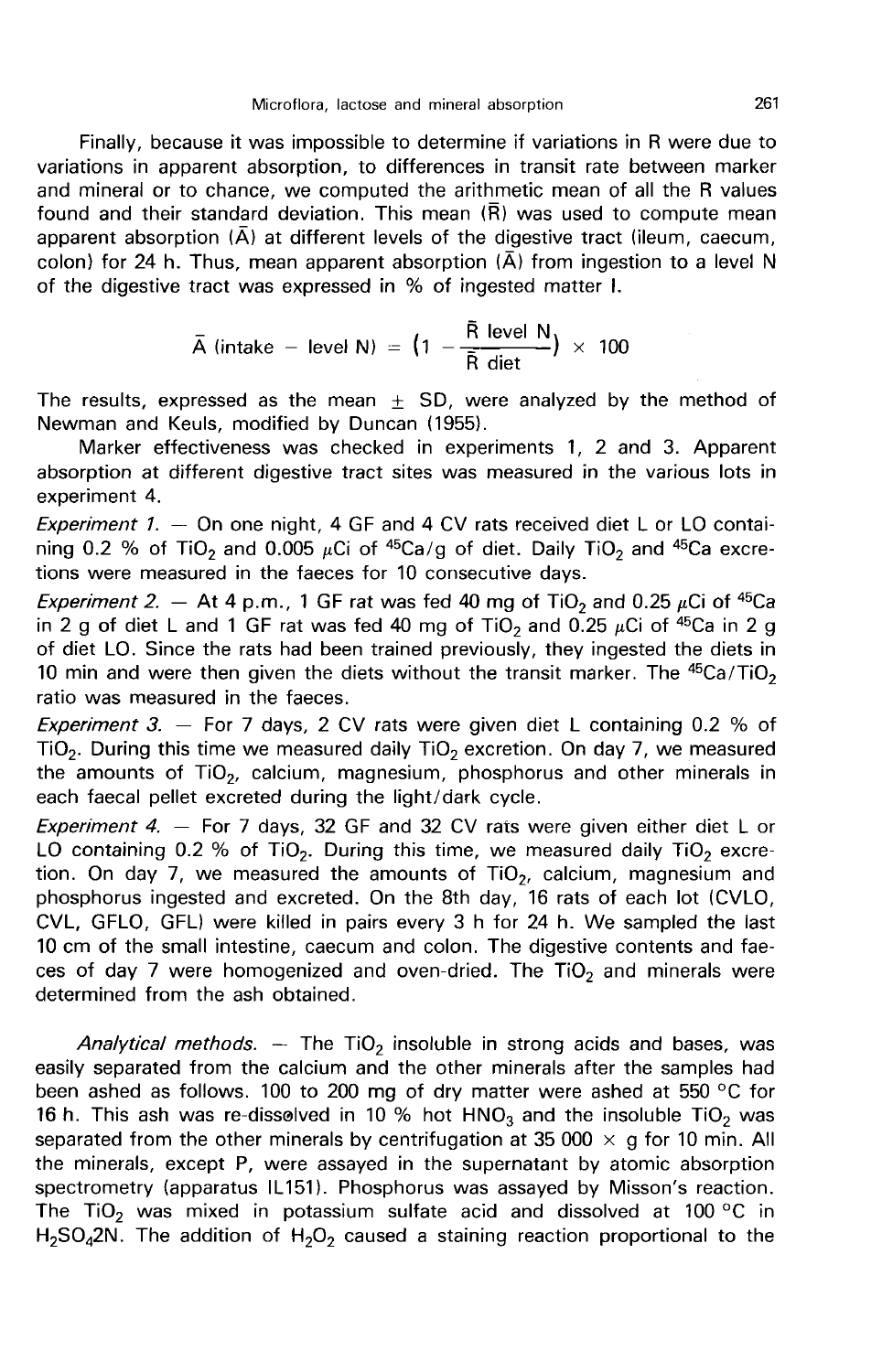262<br>amount of TiO<sub>2</sub>. Staining intensity was determined at 410 nm. This method revealed the marker when 10  $\mu$ g or more of it was present.

# Results.

1) Effectiveness of  $TiO<sub>2</sub>$  as a mineral transit marker.

a) Recovery of ingested  $TiO<sub>2</sub>$ .

Experiment 1. - After the diets containing 0.2 % of TiO<sub>2</sub> had been ingested for one night, the recovery rate of the marker (in % of ingested diet  $\pm$  SD for 2 rats per lot) equalled 105.9  $\pm$  5.0 (CVLO), 101.2 + 3.8 (CVL), 100.4 + 5.2 (GFLO), 103.4  $\pm$  2.8 (GFL) or 102.7  $\pm$  2.4 for the 8 rats. This recovery rate was not affected by the type of rat or the diet.

Experiment 2. - The 2 rats receiving 40 mg of TiO<sub>2</sub> at a given time excreted 104.5 and 103 %, respectively, of the ingested TiO<sub>2</sub>.

Experiment 4. - On day 7 of the ingestion of TiO<sub>2</sub>-marked diets, marker recovery rate of the 64 rats averaged  $103.0 + 1.4\%$ .

b) Comparative transit of TiO<sub>2</sub> and <sup>45</sup>Ca.

Experiment 1. - The patterns of TiO<sub>2</sub> and <sup>45</sup>Ca excretions were exponential. The ratio of the slopes of the straight lines obtained in semi-logarithmic coordinates averaged  $1.001 + 0.007$  (means of 8 rats  $+$  SD).

Experiment 2.  $-$  The analysis of each faecal pellet excreted during the excretion of a given dose of TiO<sub>2</sub> and <sup>45</sup>Ca showed that the <sup>45</sup>Ca/TiO<sub>2</sub> ratio was constant in the faeces during the light/dark cycle and throughout excretion of the markers (fig. 1).

Experiment 3 (table 2).  $-$  In rats ingesting TiO<sub>2</sub> for 7 days, individual analysis of the faecal pellets excreted on day 7 by 2 CVL rats over a 24-hour period showed that the coefficient of variation  $\left(\frac{\text{SE}}{\text{mean}} \times 100\right)$  of the ratio R  $\left(\frac{\text{mineral}}{\text{TiO}_2}\right)$  was less than 5 % for calcium and less than 10 % for phosphorus, magnesium,



FIG. 1.  $-$  <sup>45</sup>Ca/TiO<sub>2</sub> ratio in the faeces during excretion of a single dose of <sup>45</sup>Ca and TiO<sub>2</sub>.<br>(Each point is the mean of <sup>45</sup>Ca/TiO<sub>2</sub> of each faecal pellet excreted over 24 h  $\pm$  SD.)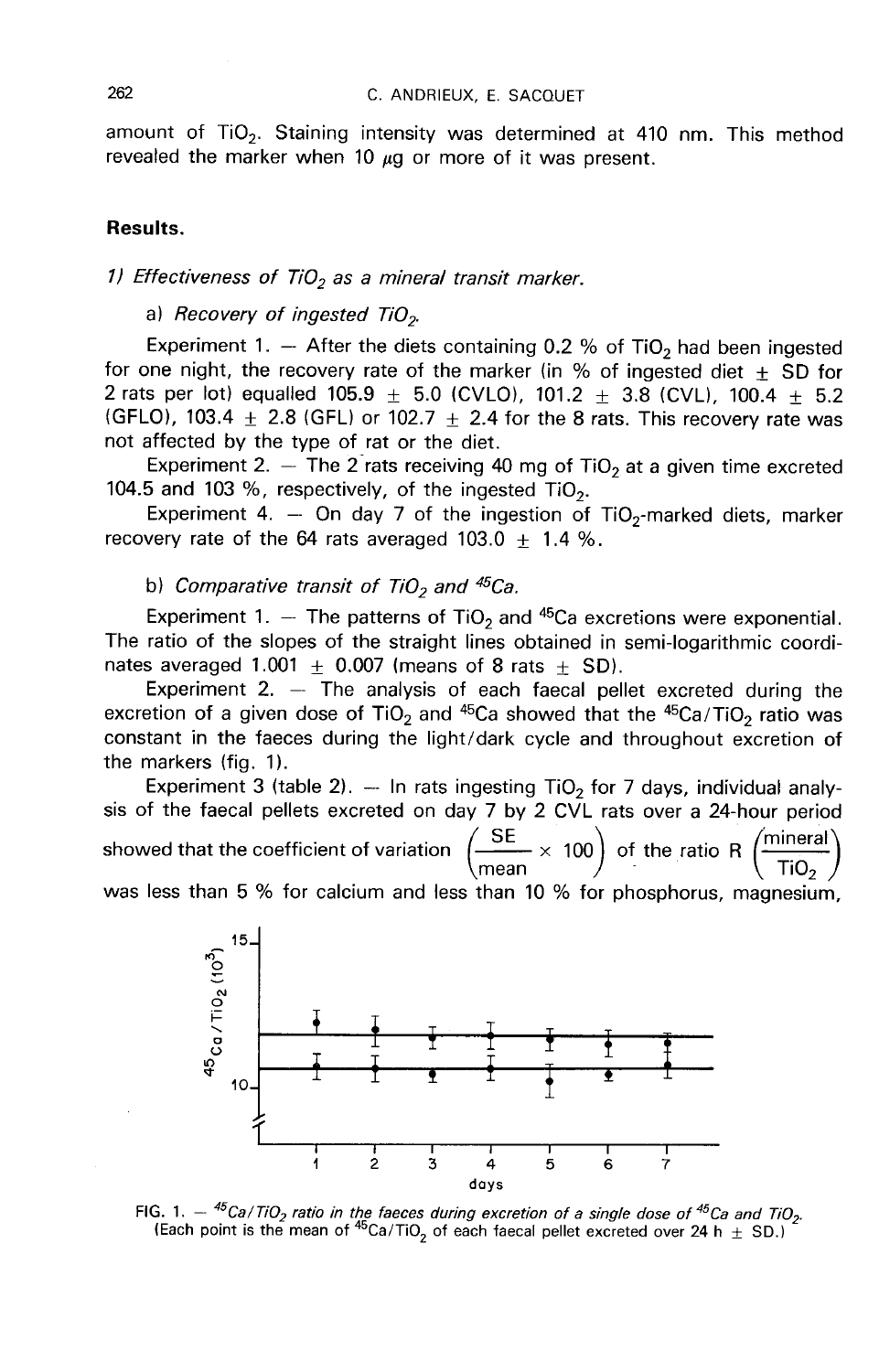| nato ou cor a VI ho<br>$\vdots$         |
|-----------------------------------------|
|                                         |
| - 0201 - 121<br>- 121<br>- 121<br>ミ     |
|                                         |
|                                         |
|                                         |
| ' IIU, ratio of each faecal pellet of 2 |
|                                         |
|                                         |
|                                         |
|                                         |
|                                         |
|                                         |
|                                         |
|                                         |

TABLE 2

|                               | Ca/TiO <sub>2</sub>                |                          |                                  | Mg/TiO <sub>2</sub>                                               |                                     | P/TiO <sub>2</sub>                 |                                |                             |
|-------------------------------|------------------------------------|--------------------------|----------------------------------|-------------------------------------------------------------------|-------------------------------------|------------------------------------|--------------------------------|-----------------------------|
| rat nº $2$<br>rat $n^{\circ}$ | $2.21 \pm 0.07$<br>$2.06 \pm 0.08$ |                          | 2<br>23<br>23                    | $\begin{array}{c} 0.131 \pm 0.010 \\ 0.133 \pm 0.008 \end{array}$ | 5.0<br>7.0                          | $1.15 \pm 0.07$<br>1.26 $\pm$ 0.10 |                                | $\frac{1}{6}$ $\frac{1}{8}$ |
|                               | $Mn/TiO2 10-3$                     | $\overline{\phantom{1}}$ | $2n/TiO210-3$                    |                                                                   | $Fe/TIO2 10-3$                      |                                    | $Cu/TiO2 10-3$                 |                             |
| ಗ ಗಿ <sup>0</sup> 2<br>ಡ ಗೆ   | $35.5 \pm 2.4$<br>$36.3 \pm 3.1$   | ထို့ ကို့<br>ထို့ ထို့   | $21.1 \pm 1.4$<br>$21.6 \pm 0.8$ | 6.7<br>6.7                                                        | $\frac{74.1 \pm 3.8}{78.5 \pm 4.7}$ | 5<br>55                            | $5.5 \pm 0.4$<br>$5.3 \pm 0.4$ | 22<br>7.0                   |
| $11.1 - 16.1 - 1.1$           | 5<br>$\frac{1}{2}$                 | $\ddot{\cdot}$           |                                  |                                                                   |                                     |                                    |                                |                             |

V : coefficient of variation =  $\frac{1}{2}$  x 100.

263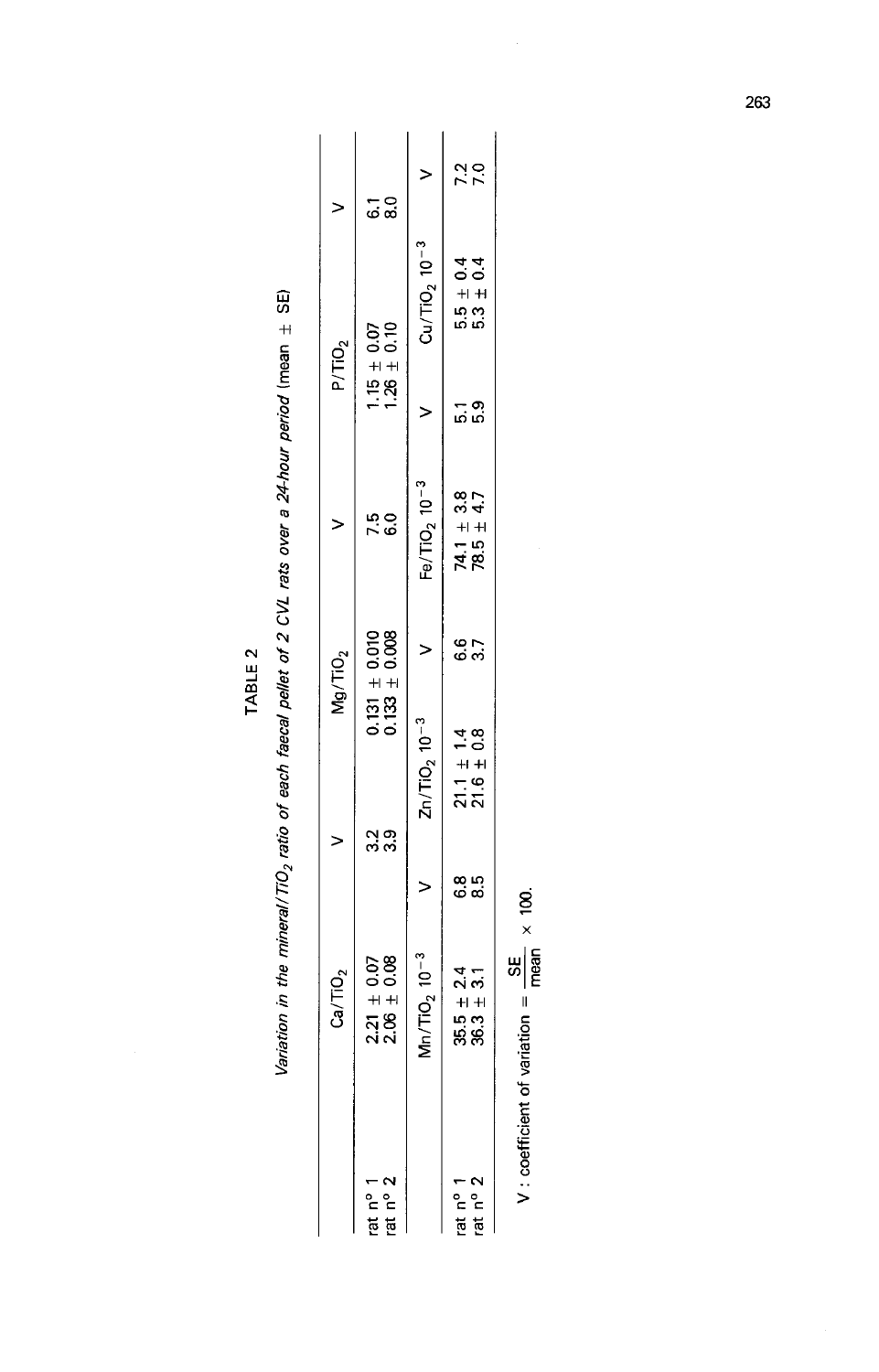c. ANDRIEUX, E. SACQUET<br>manganese, zinc, iron and copper. These results demonstrate that TiO<sub>2</sub> was effective in marking the transit of the unabsorbed minerals.

2) Variations in the Ca/TiO<sub>2</sub> ratio at different levels of the digestive tract during the  $light/dark$  cycle (figs. 2, 3, 4, 5) (Experiment 4).

Figures 2 to 5 show the changes in the ratio R  $=\frac{Ca}{TiO_2}$  at different levels of the digestive tract. In the ileum, the ratio (RI) varied more than in the caecum



FIG. 2. - Pattern of the Ca/TiO<sub>2</sub> ratio (R) during the light/dark cycle in the ileum  $\blacksquare$ , caecum ○, colon ● of CVLO rats. Average value in the diet  $\bullet$ , average value in the faeces



FIG. 3.  $-$  Pattern of the Ca/TiO<sub>2</sub> ratio (R) during the light/dark cycle in the ileum  $\blacksquare$ , caecum ○, colon ● of CVL rats. Average value in the diet – ■ ■ average value in the faeces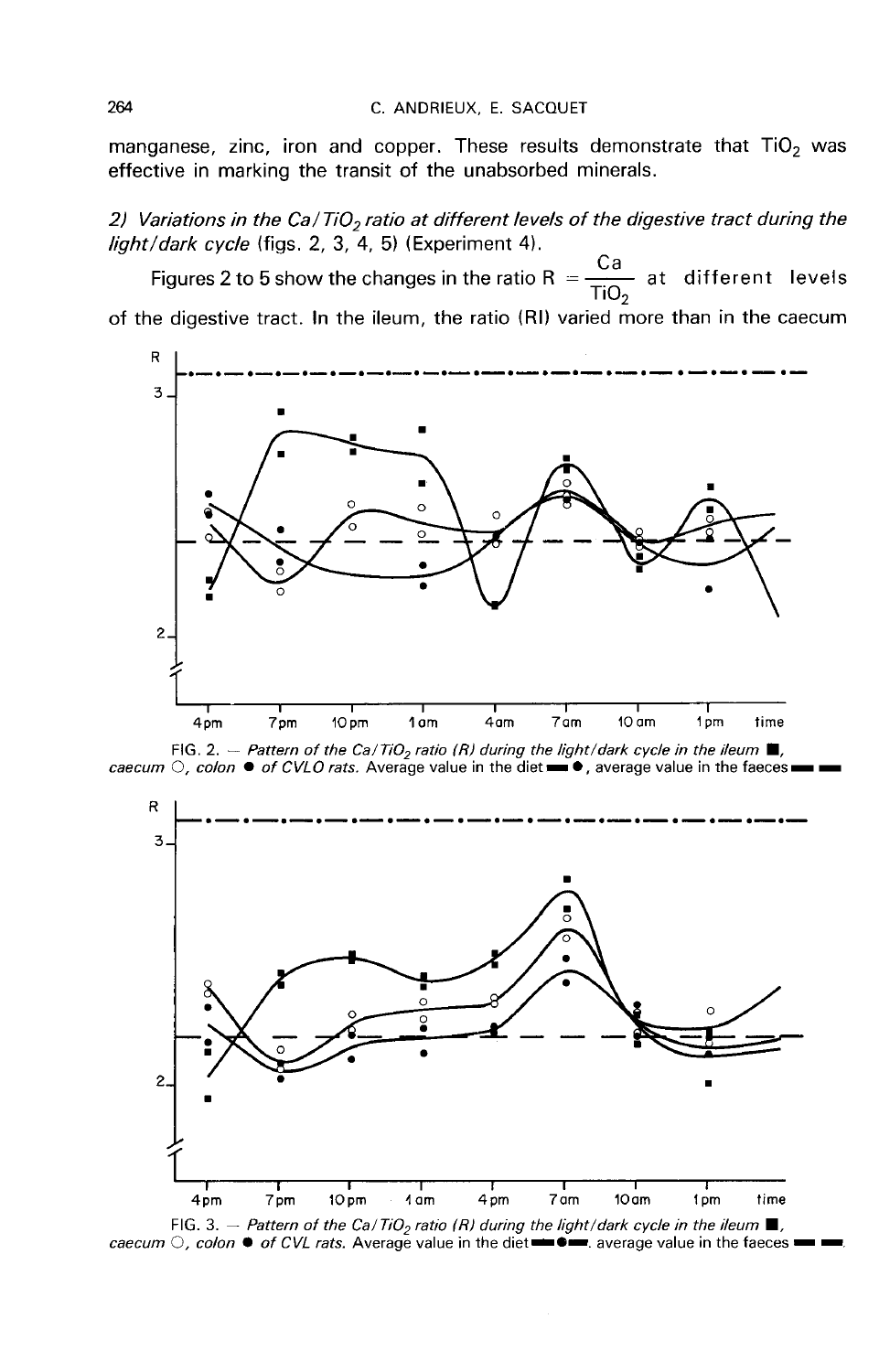(RC) or colon (RLI) during the light/dark cycle. The highest RI values in all rat lots were found between 7 p.m. and 7 a.m., when diet intake occurred. On the other hand, from 10 a.m. to 4 p.m., low Ri values were observed for CVLO, CVL and GFLO rats. In GFL rats, the Ri remained constant during almost all the light/dark cycle.

In the caecum, the highest RC values were found at 7 a.m. in CV rats and at 10 a.m. in GF rats, whether they received lactose or not. However, lactose increased the maximal RC value of CV and GF rats.



FIG. 4. - Pattern of the Ca/TiO<sub>2</sub> ratio (R) during the light/dark cycle in the ileum  $\blacksquare$ , caecum  $\circlearrowright$ , colon  $\bullet$  of GFLO rats. Average value in the diet  $\bullet\bullet\bullet\bullet\bullet$ , average value in the faeces i



FIG. 5. - Pattern of the Ca/TiO<sub>2</sub> ratio (R) during the light/dark cycle in the ileum  $\blacksquare$ , caecum  $\bigcirc$ , colon  $\bullet$  of GFL rats. Average value in the diet  $\bullet$   $\bullet$   $\bullet$  average value in the faeces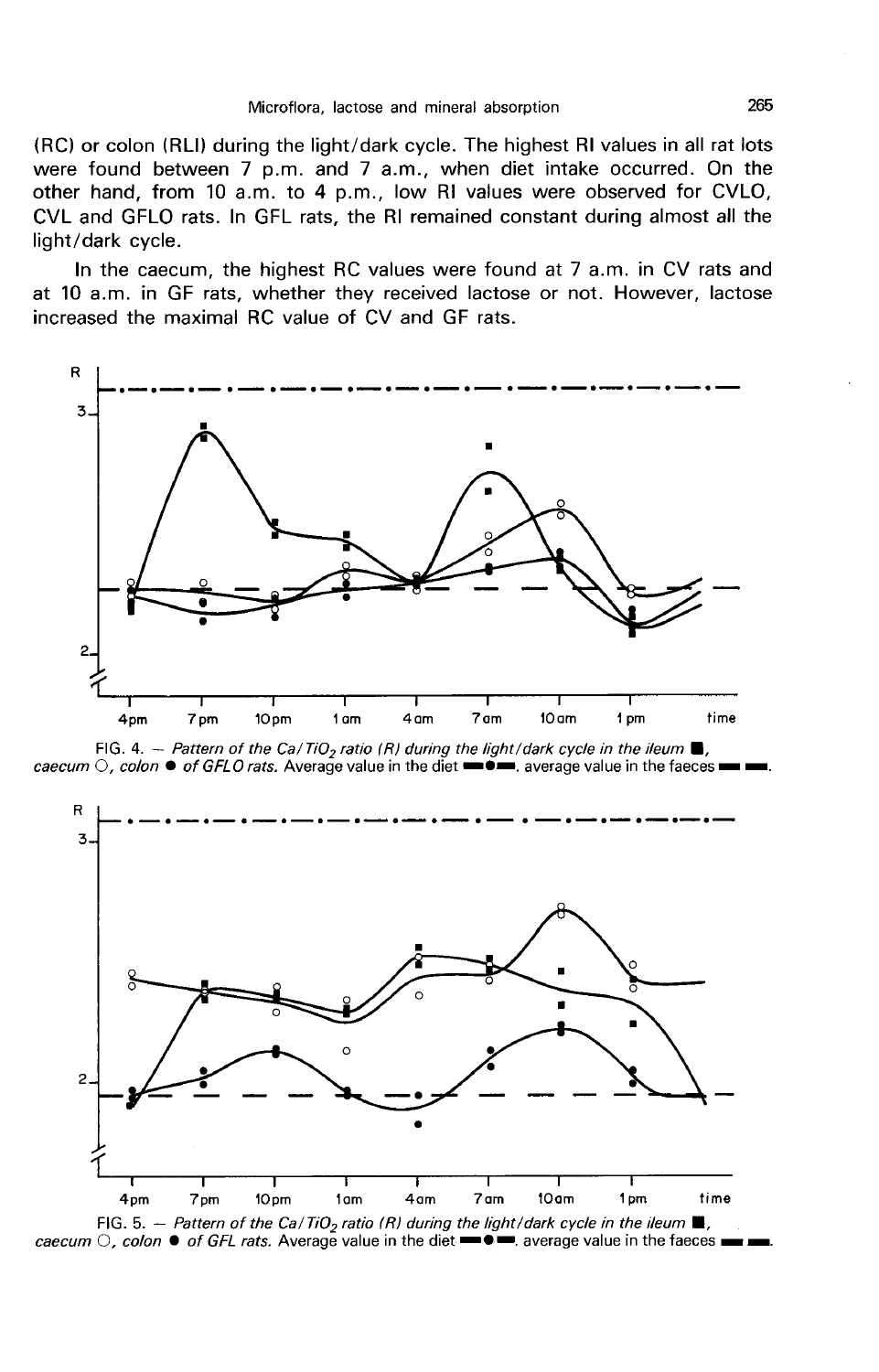In the colon, the RLI was also highest at 7 a.m. in CV rats and at 10 a.m. in GF rats. C. ANDRIEUX, E. SACQUET<br>In the colon, the RLI was also highest at 7 a.m. in CV rats and at 10 a.m. in<br>The pattern of the P/TiO<sub>2</sub> and Mg/TiO<sub>2</sub> ratios resembled that of the Ca/TiO<sub>2</sub>

ratio, *i.e.* high RI between  $7 \text{ p.m.}$  and  $7 \text{ a.m.}$  maximal RC at  $7 \text{ a.m.}$  in CV rats and at 10 a.m. in GF animals. Variation amplitude depended on the mineral and the site studied.

## 3J Apparent mineral absorption at different levels of the digestive tract.

*Calcium* (table 3).  $-$  The apparent absorption of calcium from intake to the ileum was comparable in CVLO and GFLO rats. Calcium was not absorbed in the caecum or colon of CVLO rats ; in GFLO rats, calcium absorption was significant in the caecum but not in the colon. Total calcium absorption was comparatively higher in GFLO than in CVLO rats, the difference being in the caecum.

The ingestion of lactose caused a similar increase in calcium absorption in the small intestine of both CV and GF rats. Lactose had no significant effect in the caecum or colon in CV rats. High calcium absorption was found in the colon of GF animals. Thus, lactose had a much stronger effect on total calcium absorption in GF than in CV rats.

*Phosphorus* (table 4).  $-$  The rate of phosphorus absorption from intake to the ileum was higher in GFLO than in CVLO rats. In the latter, this absorption

#### TABLE 3

Apparent absorption of calcium (in % of intake) from intake to ileum, caecum and colon and total apparent absorption  $(n = 16$  per lot) (mean  $\pm$  SD)

| Rats and Diet                                                                                 | <b>CVLO</b>                                                                 | CVL.                                                                                    | GFLO                                                                        | GFL                                                                                       |
|-----------------------------------------------------------------------------------------------|-----------------------------------------------------------------------------|-----------------------------------------------------------------------------------------|-----------------------------------------------------------------------------|-------------------------------------------------------------------------------------------|
| Intake-ileum<br>Intake-caecum<br>Intake-colon<br>Intake-faeces (total apparent<br>absorption) | $19.0 + 10.5^d$<br>$21.0 + 4.2^d$<br>$22.9 + 5.2^{cd}$<br>$22.6 + 3.5^{cd}$ | 23.7 $\pm$ 9.2 <sup>bc</sup><br>$25.5 + 5.2^{bc}$<br>$28.7 + 4.8^{b}$<br>$28.4 + 2.9^b$ | $19.7 + 8.7^d$<br>$24.5 + 4.1^{\rm bc}$<br>$27.4 + 2.9^b$<br>$27.7 + 1.6^b$ | $26.0 \pm 6.4^{\rm bc}$<br>$22.2 + 5.2$ <sup>cd</sup><br>$35.5 + 4.2^a$<br>$37.4 + 2.9^a$ |

Values with the same script were not significantly different at 5 % according to the Newman-Keuls test.

#### TABLE 4

Apparent absorption of phosphorus (in % of intake) from intake to ileum, caecum and colon and total apparent absorption (n = 16 per lot) (mean  $\pm$  SD)

| Rats and Diet                                                                                 | <b>CVLO</b>                                                                       | CVL.                                                                               | GFLO                                                                                      | GFL                                                                   |
|-----------------------------------------------------------------------------------------------|-----------------------------------------------------------------------------------|------------------------------------------------------------------------------------|-------------------------------------------------------------------------------------------|-----------------------------------------------------------------------|
| Intake-ileum<br>Intake-caecum<br>Intake-colon<br>Intake-faeces (total apparent<br>absorption) | $34.4 + 11.4^d$<br>$47.7 + 5.4^{\circ}$<br>$46.9 + 5.7^{\circ}$<br>$47.6 + 3.4^c$ | 50.1 $\pm$ 9.3 <sup>bc</sup><br>$52.7 + 3.2^b$<br>$54.8 + 2.1^b$<br>$53.0 + 2.5^b$ | 48.7 $\pm$ 12.0 <sup>bc</sup><br>$53.4 + 5.0^b$<br>$54.0 + 3.6^{\circ}$<br>$53.0 + 3.5^b$ | $54.1 + 11.4^b$<br>$56.3 + 4.7^b$<br>$61.6 + 4.3^a$<br>$61.2 + 1.8^a$ |

Values with the same script were not significantly different at 5 % according to the Newman-Keuls test.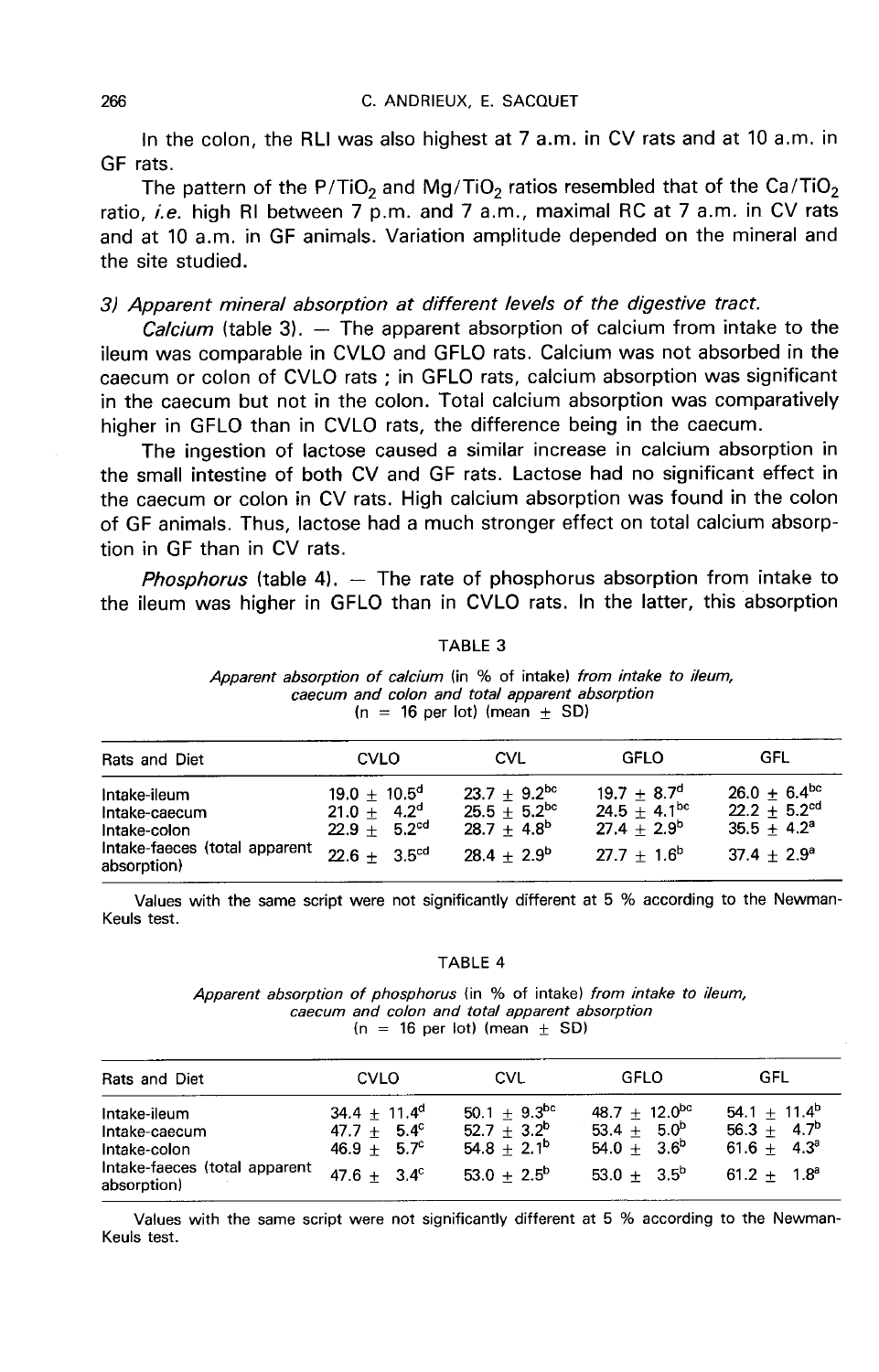was significant in the caecum but it was not significant in GFLO animals. Total phosphorus absorption, however, was higher in the GFLO than in the CVLO rats.

The ingestion of lactose diets increased phosphorus absorption more in the small intestine of CV than of GF rats, and thus the rate of phosphorus absorption was comparable to that in the ileum of CVL and GFL rats.

Rats fed lactose did not absorb a significant amount of phosphorus in the caecum. Phosphorus absorption in the colon was higher in GFL than in CVL rats.

Total phosphorus absorption was augmented by lactose in both CV and GF rats. In CV animals, lactose had an effect in the small intestine, while in GF rats that effect was in the hindgut.

*Magnesium* (table 5).  $-$  In CVLO and GFLO rats, apparent absorption of magnesium from intake to the ileum was similar. In the caecum, apparent absorption of magnesium was significant in both CVLO and GFLO rats, but was higher in the latter. No significant absorption was found in the colon of either CVLO or GFLO rats. Total magnesium absorption was much higher in GFLO than in CVLO animals, the difference being entirely due to better magnesium absorption in the caecum of GFLO rats.

#### TABLE 5

| Apparent absorption of magnesium (in % of intake) from intake to ileum, |
|-------------------------------------------------------------------------|
| caecum and colon and total apparent absorption                          |
| $(n = 16$ per lot) (mean $+$ SD)                                        |

| Rats and Diet                                                                                 | <b>CVLO</b>                                                                | <b>CVL</b>                                                                              | GFLO                                                                   | GFL                                                                 |
|-----------------------------------------------------------------------------------------------|----------------------------------------------------------------------------|-----------------------------------------------------------------------------------------|------------------------------------------------------------------------|---------------------------------------------------------------------|
| Intake-ileum<br>Intake-caecum<br>Intake-colon<br>Intake-faeces (total apparent<br>absorption) | $26.1 + 7.5^{\circ}$<br>$42.5 + 6.6^d$<br>$45.6 + 8.4^d$<br>$43.9 + 4.2^d$ | $45.0 + 14.0^d$<br>$54.7 + 8.4^{\circ}$<br>$59.5 + 5.6^{\circ}$<br>$57.4 + 4.5^{\circ}$ | $27.1 + 2.1^e$<br>$64.1 + 4.5^b$<br>$66.2 + 3.8^{b}$<br>$63.0 + 4.1^b$ | $41.1 + 7.6^d$<br>$63.1 + 5.9^b$<br>$72.5 + 5.9^a$<br>$72.8 + 3.1a$ |

Values with the same script were not significantly different at 5 % according to the Newman-Keuls test.

In the small intestine, lactose caused a similar increase in apparent absorption of magnesium in both CV and GF rats. Magnesium absorption was significantly higher in the caecum of GFL than CVL animals. However, absorption in the caecum increased less in those fed lactose diets (CVL, GFL) than in those fed the lactose-free diets (CVLO, GFLO). In the colon, magnesium absorption was only increased in GFL rats. The favorable effect of lactose on total magnesium absorption was essentially evidenced in the small intestine.

# Discussion.

That TiO<sub>2</sub> seemed to be effective as a transit marker of unabsorbed minerals is shown by the constant R in each faecal pellet. The variations in this ratio at different levels of the digestive tract contrast with the constant value found in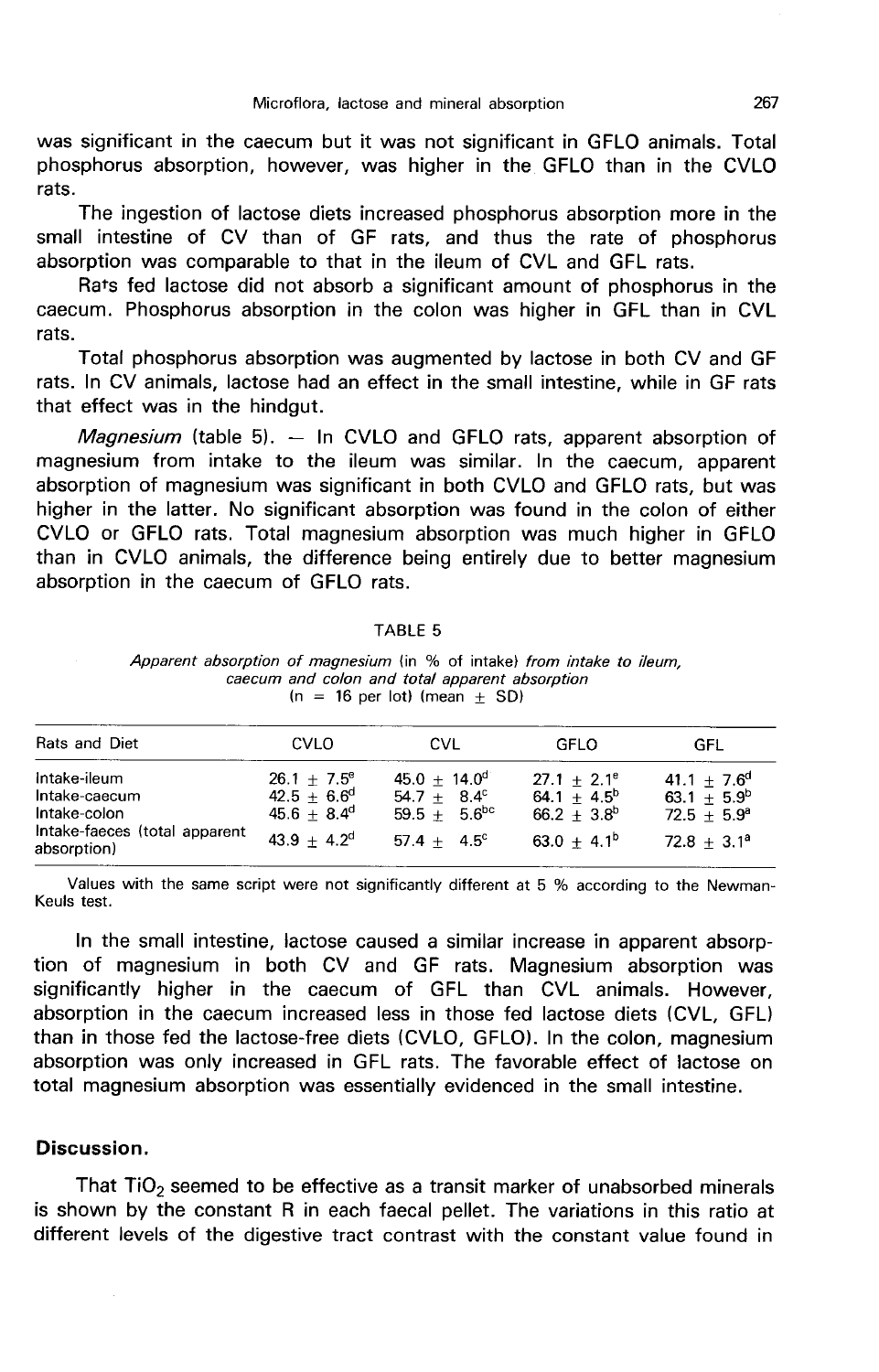the faeces. However, R shows similar values in the two animals of each experimental group killed at the same time. Therefore, these variations are not due to chance. Moreover, the curves are similar in the various experimental lots, suggesting that variations in R are related to a dietary rhythm in rat, as described by Lutton and Chevallier (1973). These variations are more accentuated in the ileum than in the caecum and colon. The low values in the ileum correspond to the longest times after the meal and, on the contrary, the high values to times of digestion. The largest variations found in the ileum were certainly related to the fact that the ileum empties and fills more quickly than the caecum and colon. However, we could not determine the origin of R variations. Would they be due to slight differences in the transit rate of the marker and the mineral which, when measured in the faeces, revealed nothing, or, on the contrary, would they result from variations in the rate of absorption and secretion, of which only apparent absorption was measured by the method we used ?

This question led us to consider the arithmetic value of R and its standard deviation, a process that penalizes the estimate and measures only important variations in apparent absorption. The existence of R variability in relation to time demonstrates that it is necessary to carry out observations during the whole light/dark cycle and that measuring only at a given time is hazardous.

The analysis ot the results showed that the effects of microflora and lactose vary with the mineral and the digestive tract level studied. (Reddy (1971, 1972) reported that the mucosa of GF rats was much richer in Mg and Ca-dependent ATPases, alkaline phosphatase and CaBP, and proposed that this could explain the better absorption of calcium, phosphorus and magnesium in GF rats. Our<br>results do not confirm this. They show that calcium and magnesium absorption was comparable in the small intestine of CV and GF rats. In the caecum of GFLO rats, significantly higher quantities of calcium and magnesium were absorbed than in CVLO rats. The factor contributing to better calcium and magnesium absorption in GF rats may be a voluminous caecum, a higher amount of soluble calcium (Andrieux, Sacquet and Guéguen, 1982) and a much longer transit time (Sacquet, Garnier and Raibaud, 1970).

Apparent absorption of calcium in the caecum of CV rats is usually low (Marcus and Lengemann, 1962 ; Urban, 1971). Some studies have shown a balance between true absorption and calcium secretion in the caecum (Petith and Schedl, 1976; Harrison and Harrison, 1969; Favus et al., 1980; Favus, Kathpalia and Coe, 1981 ; Lee et al., 1980). The present study agrees with the results of Cramer (1951) who reported significant phosphorus absorption in the terminal intestine of CV rats. The site of magnesium absorption is not well known ; our results show that the terminal intestine plays an important role in its absorption. The increase in caecal size and transit time appears to favor this absorption. GF rats have higher magnesium absorption in the caecum than CV rats. The ingestion of potato starch considerably increases the caecal volume of CV rats and also increases magnesium absorption (Rayssiguier and Rémésy, 1977).

The effect of lactose on calcium absorption in the small intestine confirms other work on this subject (Wasserman and Taylor, 1976 ; Armbrecht and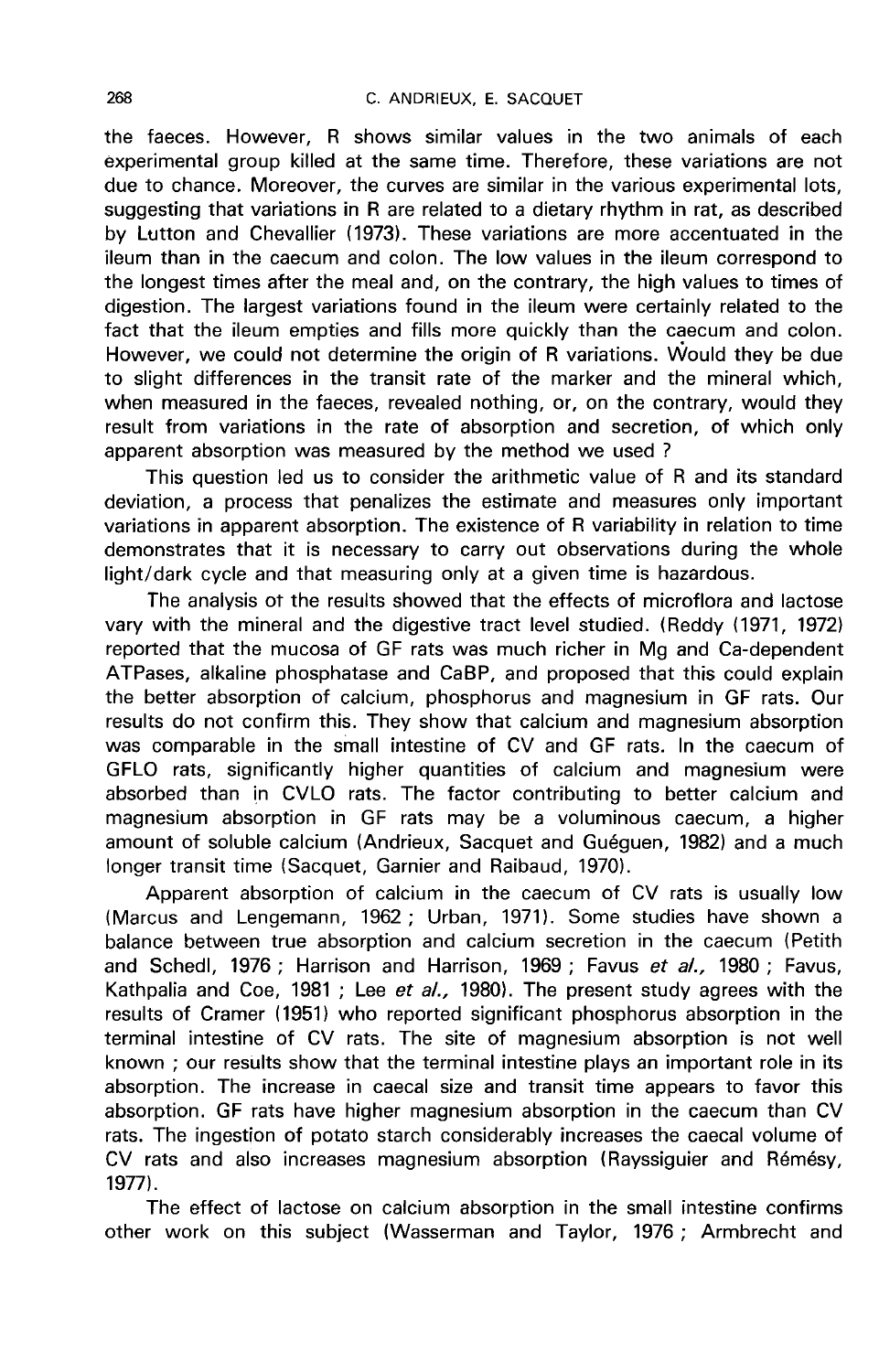Wasserman, 1976) : our results demonstrate that magnesium absorption is considerably increased by lactose. At this digestive level, the effect of lactose on the absorption of these minerals is comparable in CV and GF rats. In the hindgut, the effect of lactose is different in the two types of rat. These differences seem to be due to the, fact that lactose is hydrolized by microflora in CVL but not in GFL rats. Various experiments point to the effect of undigestible carbohydrates on mineral absorption in the caecum or the rumen (Rayssiguier and Rémésy, 1977 ; Demigné, Rémésy and Rayssiguier, 1980 ; Rayssiguier and Poncet, 1980). Our study did not evidence such an effect. These divergences may be due to different experimental conditions and particularly to the low lactose content of our diets. However, 10 % of lactose in the diet did modify mineral absorption in the small intestine.

In the hindgut of GF rats, lactose had a favorable effect on mineral absorption in the colon but not in the caecum, as we hypothesized previously (Andrieux, Sacquet and Guéguen, 1982).

Is the action mechanism of lactose in the colon comparable to that in the small intestine ? This question is difficult to answer because we studied only apparent digestion and not secretion and absorption as such. The action of each of these processes must be determined in these various experimental groups, as has been done in conventional rat by Favus, Kathapalia and Coe (1981). Variations in alkaline phosphatase, suggested by Fournier and Dupuis to be implicated in the effect of lactose in the ileum (Dupuis, Fournier and Fournier, 1976 ; Dupuis, Digaud and Fournier, 1978), must also be studied. Fair amounts of this enzyme are present in the colon of germfree and conventional rats (Kawai and Morotomi, 1978).

> Reçu en juillet 1982. Accepté en novembre 1982.

## Résumé. Effet de la flore et du lactose sur l'absorption du calcium, du phosphore et du magnésium au niveau de l'intestin terminal du rat.

Des rats axéniques et holoxéniques, âgés de trois mois, reçoivent pendant 4 semaines, un aliment semi-synthétique stérilisé par irradiation, contenant ou non 10 % de lactose. Pendant la 5<sup>e</sup> semaine, 0,2 % d'oxyde de titane est ajouté à l'aliment. Les rats sont alors sacrifiés à intervalle régulier pendant un nycthémère. L'excrétion comparée de l'oxyde de titane et du <sup>45</sup>Ca est très semblable, ce qui conduit à penser que cette substance constitue un bon marqueur du transit du calcium non absorbé. L'étude du rapport minéral/oxyde de titane au niveau de l'iléon, du caecum, du gros intestin et des matières fécales permet de déterminer l'absorption apparente du calcium, du magnésium et du phosphore à ces différents niveaux. La flore et le lactose ont des effets différents selon le<br>minéral et le niveau du tractus digestif considérés.

 $-$  Au niveau de l'intestin grêle : la flore n'a pas d'effet sur l'absorption apparente du calcium et du magnésium, elle a un effet défavorable sur l'absorption du phosphore. Le lactose augmente l'absorption du calcium et du magnésium de manière semblable chez les rats holoxéniques et axéniques. Il a un effet favorable sur l'absorption du phosphore chez<br>les seuls rats holoxéniques.

- Au niveau du caecum ; la flore a un effet défavorable sur l'absorption apparente du calcium et du magnésium, elle a un effet favorable sur celle du phosphore. L'ingestion de lactose réduit l'absorption du calcium et du magnésium au niveau du caecum des rats axéniques, et celle du phosphore au niveau du caecum des rats holoxéniques.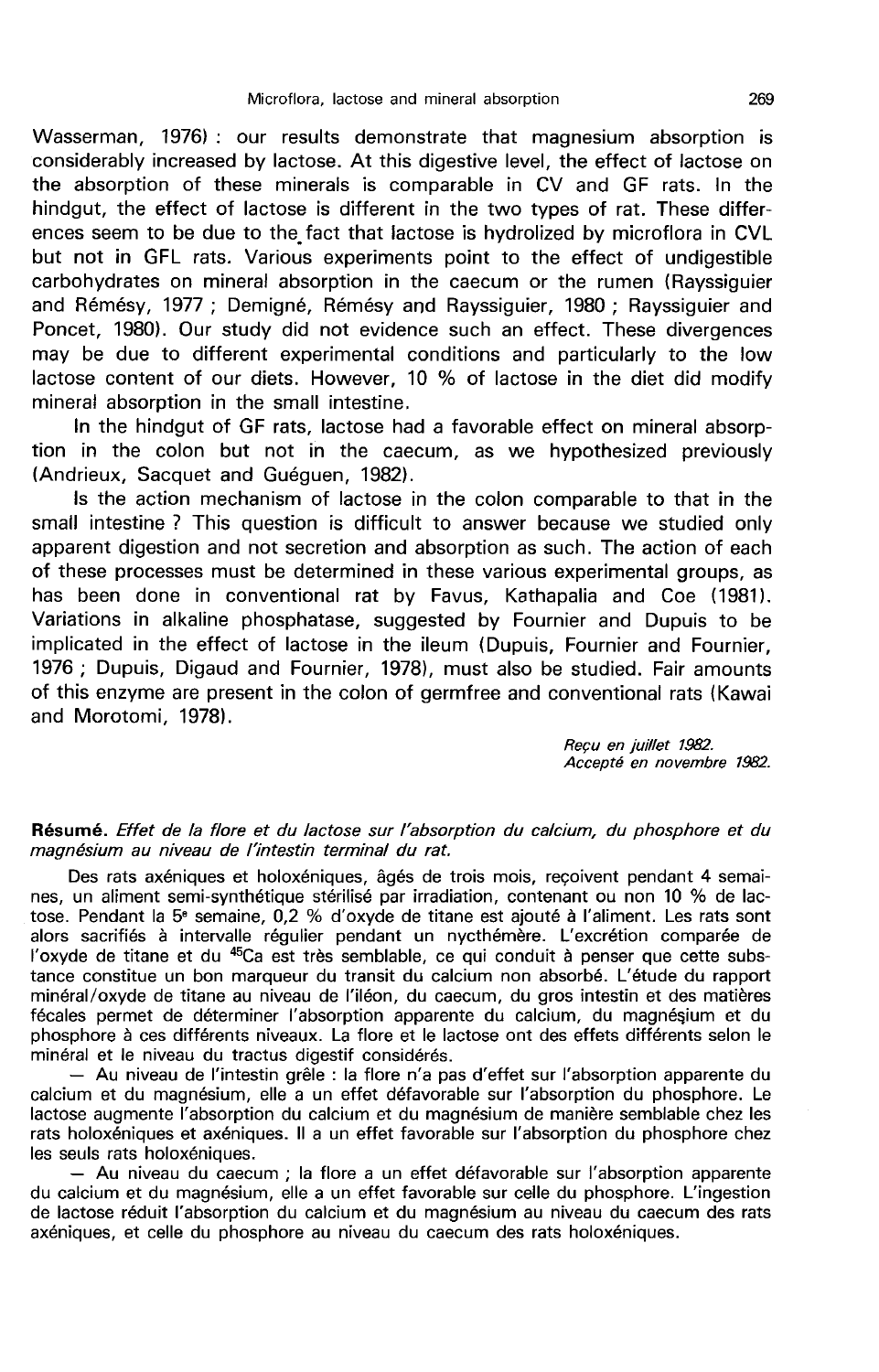- Au niveau du côlon : les minéraux ne sont pas significativement absorbés chez les rats holoxéniques et axéniques qui ne reçoivent pas de lactose. L'ingestion de lactose provoque une augmentation significative de l'absorption de calcium de magnésium et de phosphore chez les seuls rats axéniques. Cette absorption est responsable de l'effet plus important du lactose sur l'absorption totale du calcium et du phosphore chez les rats axéniques comparés aux rats holoxéniques.

#### References

- ALI R., EVANS J. L., 1967. Effect of dietary calcium, buffering capacity, lactose and EDTA on pH of and calcium absorption from gastrointestinal segments in the growing rat. J. Nutr., 93, 273-279.
- ANDRIEUX C., SACQUET E., GUÉGUEN L., 1982. Microbial flora in the digestive tract and action of lactose on mineral metabolism. Reprod. Nutr. Dévelop., 22, 387-394.
- ARMBRECHT H. J., WASSERMAN R. H., 1976. Enhancement of Ca<sup>++</sup> uptake by lactose in the rat small intestine. J. Nutr., 106, 1265-1271.
- CRAMER C. F., 1961. Progress and rate of absorption of radiophosphorus through the intestinal tract of rats. Can. J. Biochem. Physiol., 39, 409-503.
- DEMIGNE C., REMESY C., RAYSSIGUIER Y., 1980. Effect of fermentable carbohydrates on volatile fatty acids, ammonia and mineral absorption in the rat caecum. Reprod. Nutr. Déve-/op., 20, 1351-1360.
- DUCAN D. B., 1955. Multiple range and multiple F tests. Biometrics, 11, 1-42.
- DUPUIS Y., DIGAUD A., FOURNIER P., 1978. Phosphatases alcalines intestinales et composes glucidiques dans leurs rapports avec l'absorption du calcium. Ann. Biol. anim. Bioch. Biophys., 18, 1129-1139.
- DUPUIS Y., FOURNIER A., FOURNIER P., 1976. Etude, au niveau de la muqueuse j6junale, des effets de divers composés glucidiques sur l'activité de quelques enzymes localisées dans les bordures en brosses. Accroissement d'activité phosphatasique. C.R. Soc. Biol., 170, 739-744.
- FAVUS M. J., KATHPALIA S. C., COE F. L., 1981. Kinetic characteristics of calcium absorption and secretion by rat colon. Am. J. Physiol., 240 (Gastrointest. Liver Physiol. 3) : G350-G354.
- FAVUS M. J., KATHPALIA S. C., COE F. L., MOND A. E., 1980. Effects of diet calcium and 1,25-dihydroxyvitamin  $D_3$  on colon calcium active transport. Am. J. Physiol., 238 (Gastrointest. Liver Physiol. 1) : G75-G78.
- FOURNIER P., 1950. De l'emploi de l'oxyde de titane pour l'étude quantitative de l'absorption intestinale. C.R. Acad. Sci. Paris, 226, 1343-1345.
- HARRISON H. C., HARRISON H. E., 1969. Calcium transport by rat colon in vitro. Am. J. Physiol., 217, 121-125.
- KAWAI Y., MOROTOMI M., 1978. Intestinal enzyme activities in germfree, conventional and gnotobiotic rats associated with indigenous microorganisms. Infect. Immun., 19, 771-778.
- KOTB A. R., LUCKEY T. D., 1972. Markers in nutrition. Nutr. Abstr. Rev., 42, 813-845.
- LEE D. B. N., WALLING M. W., GAFTER U., SILIS V., COBURN J., 1980. Calcium and inorganic phosphate transport in rat colon. J. clin. Invest., 65, 1326-1331.
- LUTTON C., CHEVALLIER F., 1973. Coprophagie chez le rat blanc. Aspects quantitatifs et relation chronologique avec les prises alimentaires. J. Physiol., Paris, 66, 219-228.
- MARCUS C. S., LENGEMANN F. W., 1962. Absorption of Ca<sup>45</sup> and Sr<sup>85</sup> from solid and liquid food at various levels of the alimentary tract of the rat. J. Nutr., 77, 155-160.
- PETITH M. M., SCHEDL H. P., 1976. Intestinal adaptation to dietary calcium restriction : in vivo cecal and colonic calcium transport in the rat. Gastroenterology, 71, 1039-1042.
- RAYSSIGUIER Y., PONCET C., 1980. Effect of lactose supplement on digestion of lucerne hay by sheep. II. Absorption of magnesium and calcium in the stomach. J. anim. Sci., 51, 186-192.
- RAYSSIGUIER Y., REMESY C., 1977. Magnesium absorption in the caecum of rats related to volatile fatty acid production. Ann. Rech. vét., 8, 105-110.